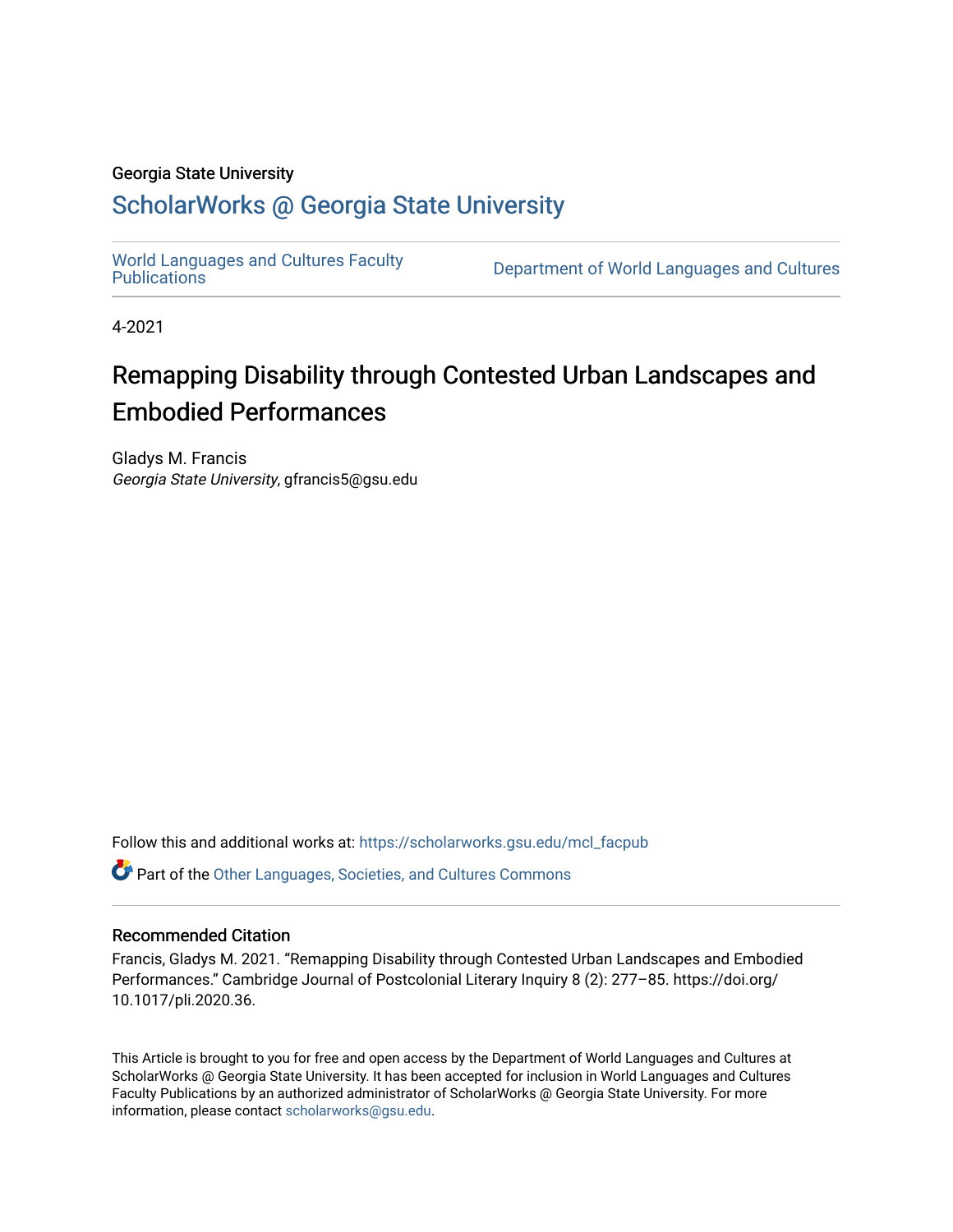## Remapping Disability through Contested Urban Landscapes and Embodied Performances

Gladys M. Francis

Through the themes of disability, fear of contamination, displacement, and race, this article provokes a critical conversation on the political implications and mechanisms of socialization that form Blackness within the fields of cultural, Francophone, and postcolonial studies. An exploration of unchoreographed movements, dance, and textual representations of dance provides new forms of understanding and visibility to socially sanctioned Afro-Diasporic movements in contested urban spaces. Are also revealed the ways in which black bodies and their "alter kinetic aesthetics" are othered within racialized biologics and inscribed in politics of transfiguration. Are explored: 1) the racialized misappropriations and epidemiological implications that link black performances to disability in the jagged dances of the 1920s–1940s; 2) how disabled bodies move through complex and contested urban landscapes in New Orleans' second line jazz parade tradition; 3) disability, race, and catastrophic landscapes (socio-ecological disparities) through the mediated images of disabled people in New Orleans after the ravages of hurricane Katrina; 4) the cinematic framework of Grigris (2013) in which filmmaker Mahamat-Saleh Haroun expounds the social and material relationships implicated in disability, poverty, and institutionalized systems that support corruption. This interdisciplinary study invites the readers to re-envision objectifying and pathologizing discourses about disability through a focus on the "strategic abilities" of the disabled body and its porous creative spaces, which are presented as embodied knowledge.

Keywords: Blackness, disability, disease, disparities, embodiment, epidemiology, gender, Haroun Mahamat-Saleh, Hurricane Katrina, jagged dances, jazz, kinaesthetics, New Orleans, performance, race, second line parade, transgression, urban networks

Gladys M. Francis is Associate Professor of Africana, Francophone, theory, and cultural studies at Georgia State University (Atlanta, GA). She explores issues of identify formation, resilience, race and ethnicity, gender-based violence, trauma, and social cohesion. Her research offers a reading together of the literary, cinematic, and performing arts to arrive at a transdisciplinary conversation in post/colonial, cultural, women's, sex and gender, and Africana studies. Francis is the director of graduate studies as well as the chair of the French and Francophone studies program in her home department. She also served as the inaugural director of the Africana Studies Center and beforehand as the director of the South Atlantic Center. Her books include Odious Caribbean Women and the Palpable Aesthetics of Transgression (2017) and Amour, sexe, genre et trauma dans la Caraïbe francophone (2016). She is currently concluding an anthology titled Documenting and Performing the Insufferable. Her forthcoming articles include "Performing While Black: Disrupting Gender and Sexuality from Trinidad to Norway" (The University of Toronto Press, 2021) and "Techni'ka or the Contemporary Voice from Guadeloupe: From Within and Beyond a Caribbean Dance Ecology" (Serendipity, 2021). (Email: [gfrancis5@gsu.edu](mailto:gfrancis5@gsu.edu))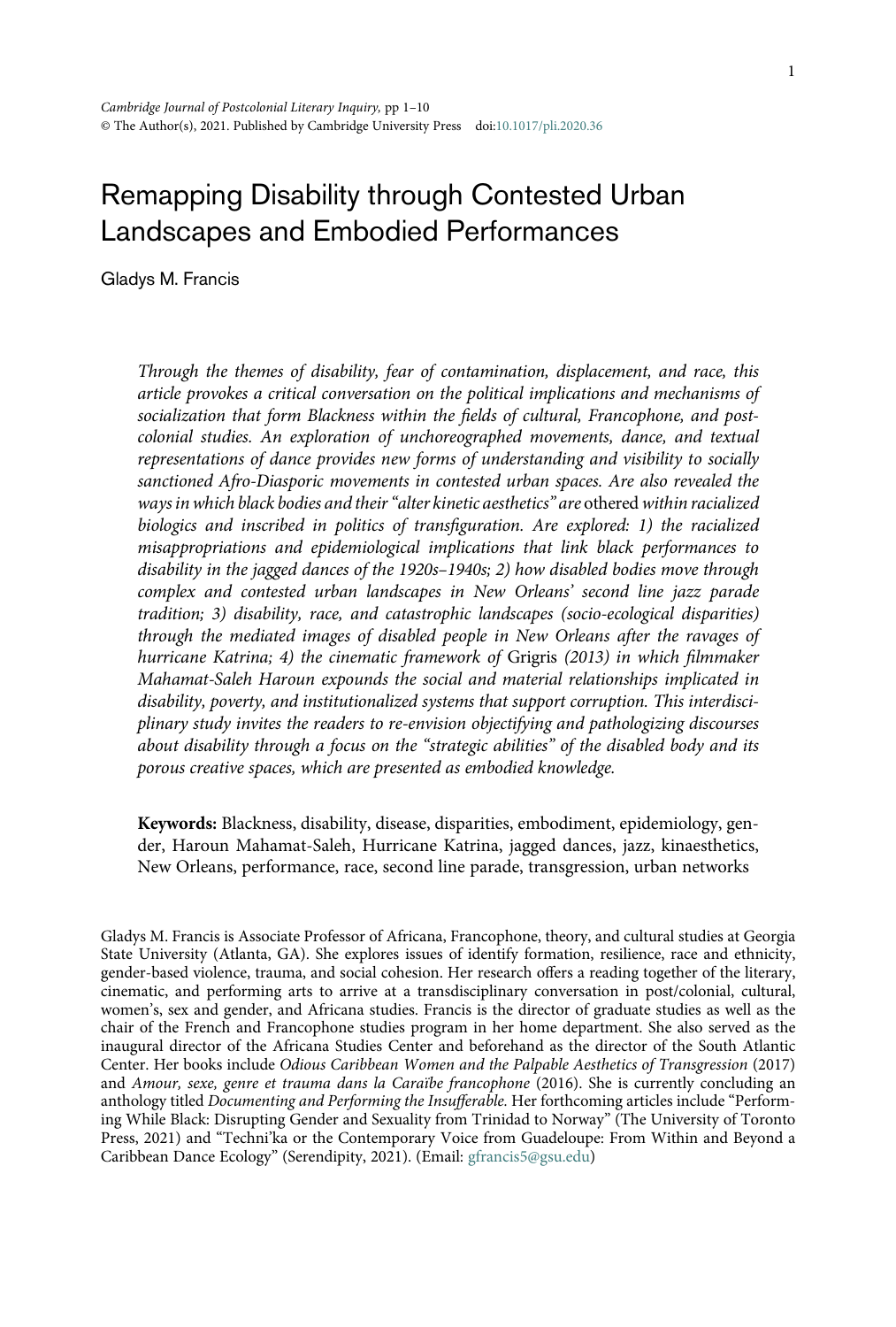From antiquarian references to early modern corporealities, in her book Choreomania: Dance and Disorder  $(2018)^1$  $(2018)^1$  $(2018)^1$  theater and performance studies scholar Kélina Gotman probes the archives to expound how colonial, medical, and ethnographic discourses cultivate the materialization and dissemination of the choreomania concept. Through a process she calls "translatio," Gotman examines popular journalistic, medical, historical, and socio-cultural repositories in order to contextualize the ways in which various spontaneous and disorderly bodily movements, occurring in public spaces, are politicized and imagined as threatening (to the social order). Using concep-tual frames such as the rhizomatic (Deleuze)<sup>[2](#page-2-1)</sup> and the genealogical (Foucault),<sup>[3](#page-2-2)</sup> the author gives rise to an emergent series of critical readings on the epidemic disease. She remaps the historiography of choreomania and presents seminal embodied "choreotopology" in addition to contested "chorezones." By centering on the importance of socially sanctioned movements as well as the fitness (control, sexuality, and beauty) of bodies on public display, *Choreomania* exuviates the pernicious orthodoxies that hinder advancement on issues of disability.

It is of significance that Gotman positions her study at the borderline of dance, which enables a comprehensive survey of dance, unchoreographed movements, as well as textual representations of performance (what Murray-Román termed "performance events as ekphrases<sup>[4](#page-2-3)"</sup>). Using this framework, in chapter eleven titled "Monstrous Grace," Gotman discusses issues of "Blackness and Gestural Modernity" from the 1920s to the 1940s; more precisely, how new animal jagged dances, jazz, and the Charleston gave lieu to a "white brand of hysteria"<sup>[5](#page-2-4)</sup> that constructed jagged bodily movements as savage and primitive. Perceived as diseased and "monstrous,"[6](#page-2-5) these "alien bodies of modernity" were subsequently othered and inscribed in what cultural studies scholar Paul Gilroy called a "politics of transfiguration"[7](#page-2-6) (partially transcending modernity by constructing both an imaginary antimodern past and a postmodern yetto-come). Through canonical historiography of the time, Gotman observes by what means the "alter kinetic aesthetics"[8](#page-2-7) (of such embodied language or movements) are dislocated and reappropriated (rearticulated) within reductive Africanist fantasies and racialized biologics. Hence, the Blackness of "Modern Choreomanias" becomes synonymous with disability, disease, unsoundness, madness, and disorder (illustrating Freud's "return to the repressed"). $9$ 

<span id="page-2-0"></span>1 Kélina Gotman, Choreomania: Dance and Disorder (Oxford: Oxford University Press, 2018), 278.

<span id="page-2-1"></span>2 Gilles Deleuze, Différence et répétition (Paris: Presses universitaires de France, 1968).

<span id="page-2-2"></span>3 Michel Foucault, "Nietzsche, Genealogy, History," in Aesthetics, Method, and Epistemology: Essential Works of Foucault 1954–1984, ed. James D. Faubion, trans. Robert Hurley, vol. 2 (New York: New Press, 1998), 369–91.

<span id="page-2-3"></span>4 Jeannine Murray-Román, Performance and Personhood in Caribbean Literature: From Alexis to the Digital Age (Charlottesville: University of Virginia Press, 2016).

<span id="page-2-4"></span>5 Gotman, Choreomania, 278.

<span id="page-2-5"></span>6 René Girard, Violence and the Sacred, trans. Patrick Gregory (Baltimore: Johns Hopkins University, 1977).

<span id="page-2-6"></span>7 Paul Gilroy, The Black Atlantic: Modernity and Double Consciousness (Cambridge: Harvard University Press, 1993).

<span id="page-2-7"></span>8 Gotman, Choreomania, 277.

<span id="page-2-8"></span>9 Gotman, Choreomania, 274. See also Sigmund Freud, Totem and Taboo, trans. A. A. Brill (New York: Vintage Books, 1946).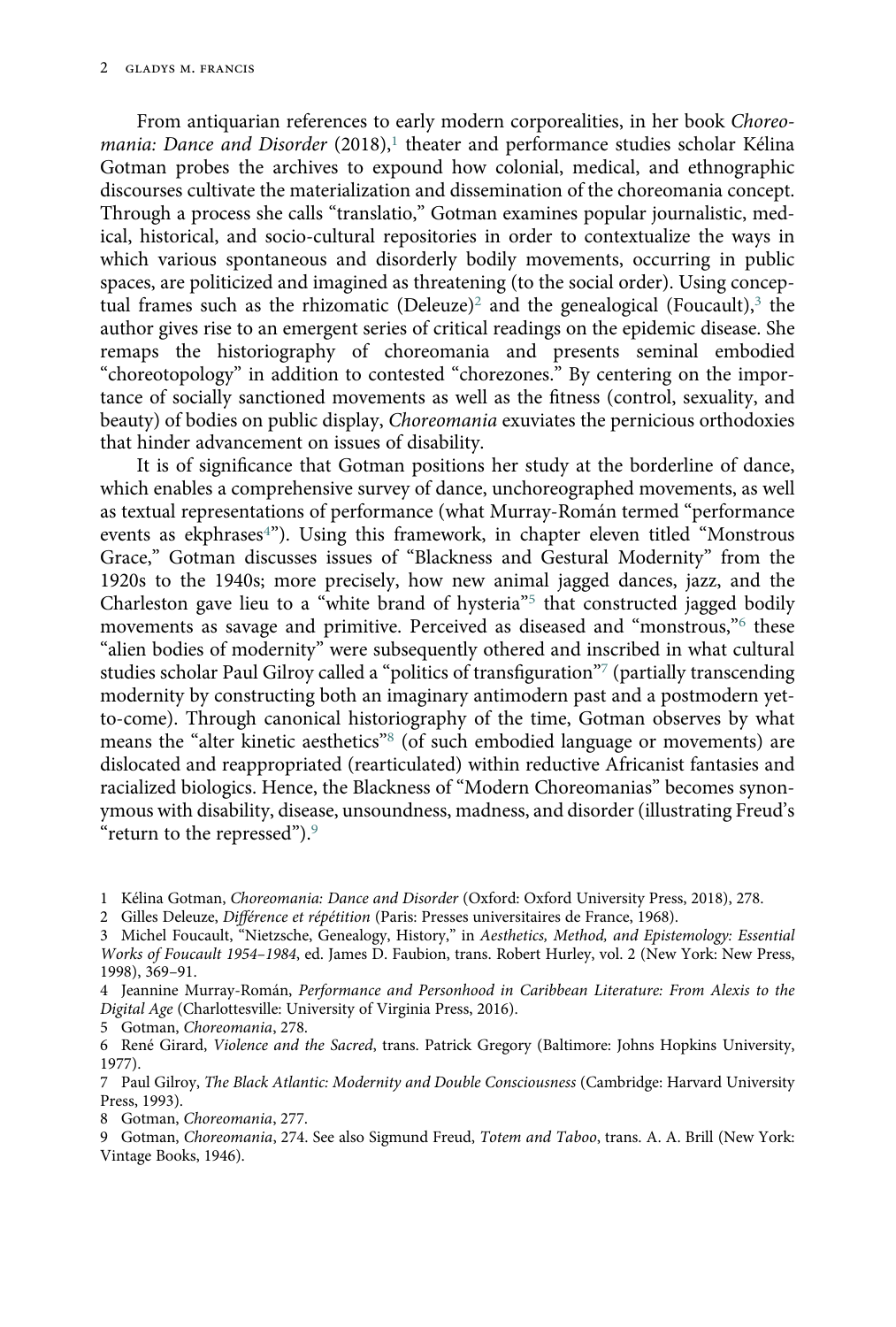"Blackness and Gestural Modernity" relates to my scholarship on bodily pain and transgressive kinaesthetics. Through a process I term "corpomemorial tracing,"[10](#page-3-0) I give focus to how artists, scholars, and activists (re)present embodied transgressive Black experiences through kinesthetic traditions (such as dance), which they ritualize and symbolize as embodied memories—while inscribing them as (noncanonical) historical archives (of public records). I posit that "corpomemorial tracing" captures embodied knowledge, movement, memory, and agency that are decentralizing, stratifying, and anticanonical. It characterizes cartographies of bodily pain (Lionnet)<sup>[11](#page-3-1)</sup> that make Black people's transgressional agency of resistance visible. "Blackness and Gestural Modernity" fosters similar connections with the scholarship of Shannon Sullivan<sup>[12](#page-3-2)</sup> and Diana Taylor,<sup>[13](#page-3-3)</sup> who, likewise, probe Afro-diasporic performances and mnemonic transmissions as embodied knowledge. The performatic repertoire is thus analyzed as one of the bearers of Black people's complex experiences, negotiations, and identity formation. It is also conceived as an embodied trace/record of their sociopolitical agency. Hence, probing the embodied knowledge of such repertoire contributes to decolonizing the ways in which the mainstream obscures and devalues Afro-diasporic performatic repertoire, intangible traditions, $14$  and embodied knowledge pertaining to the global south. In other terms, through the performatic repertoire, the Black body in movement becomes landscape, text—and most importantly, historical archive. "Blackness and Gestural Modernity" provides new forms of understanding and visibility to the Afrodiasporic performatic repertoire structured as embodied knowledge through discourses about disability.

I propose to bridge "Monstrous Grace" to contemporary discussions around disability. My aim is to provoke a critical conversation on the political implications and mechanisms of socialization that form Blackness across ability, gender, locality, and class within the fields of Francophone, postcolonial, and cultural studies. This article does not define disability but brings together debates around disability, fear of contamination, displacement, race, and the ways in which they intertwine with postcolonialism.

In her essay "The Dancing Ground," Santoro<sup>[15](#page-3-5)</sup> entails a process of "corpomemorial tracing" as she analyzes the embodied knowledge found in New Orleans's second line jazz parade tradition. Using medical anthropology, Santoro brings together dance and disability in the second line parades led by (approximately forty) neighborhood associations called "social aid and pleasure clubs." Created as a response to exclusionary and

<span id="page-3-0"></span><sup>10</sup> Gladys M. Francis, Odious Caribbean Women and the Palpable Aesthetics of Transgression (Lanham, MD: Lexington Books, 2017).

<span id="page-3-1"></span><sup>11</sup> Françoise Lionnet,"Geographies of Pain: Captive Bodies and Violent Acts in the Fictions of Gayl Jones, Bessie Head, and Myriam Warner-Vieyra," in The Politics of (M)Othering: Womanhood, Identity and Resistance in African Literature, ed. Obioma Nnaemeka (New York: Routledge, 1997).

<span id="page-3-2"></span><sup>12</sup> Shannon Sullivan, Living Across and Through Skins: Transactional Bodies, Pragmatism, and Feminism (Bloomington: Indiana University Press, 2001).

<span id="page-3-3"></span><sup>13</sup> Diana Taylor, The Archive and the Repertoire: Performing Cultural Memory in the Americas (Durham, NC: Duke University Press, 2003).

<span id="page-3-4"></span><sup>14</sup> Tanya L. Shields, Bodies and Bones: Feminist Rehearsal and Imagining Caribbean Belonging (Charlottesville: University of Virginia Press, 2014).

<span id="page-3-5"></span><sup>15</sup> Daniella Santoro, "The Dancing Ground: Embodied Knowledge, Disability, and Visibility in New Orleans Second Lines," in The Oxford Handbook of Music and Disability Studies, ed. Blake Howe, et al. (Oxford University Press, 2016), 305–26.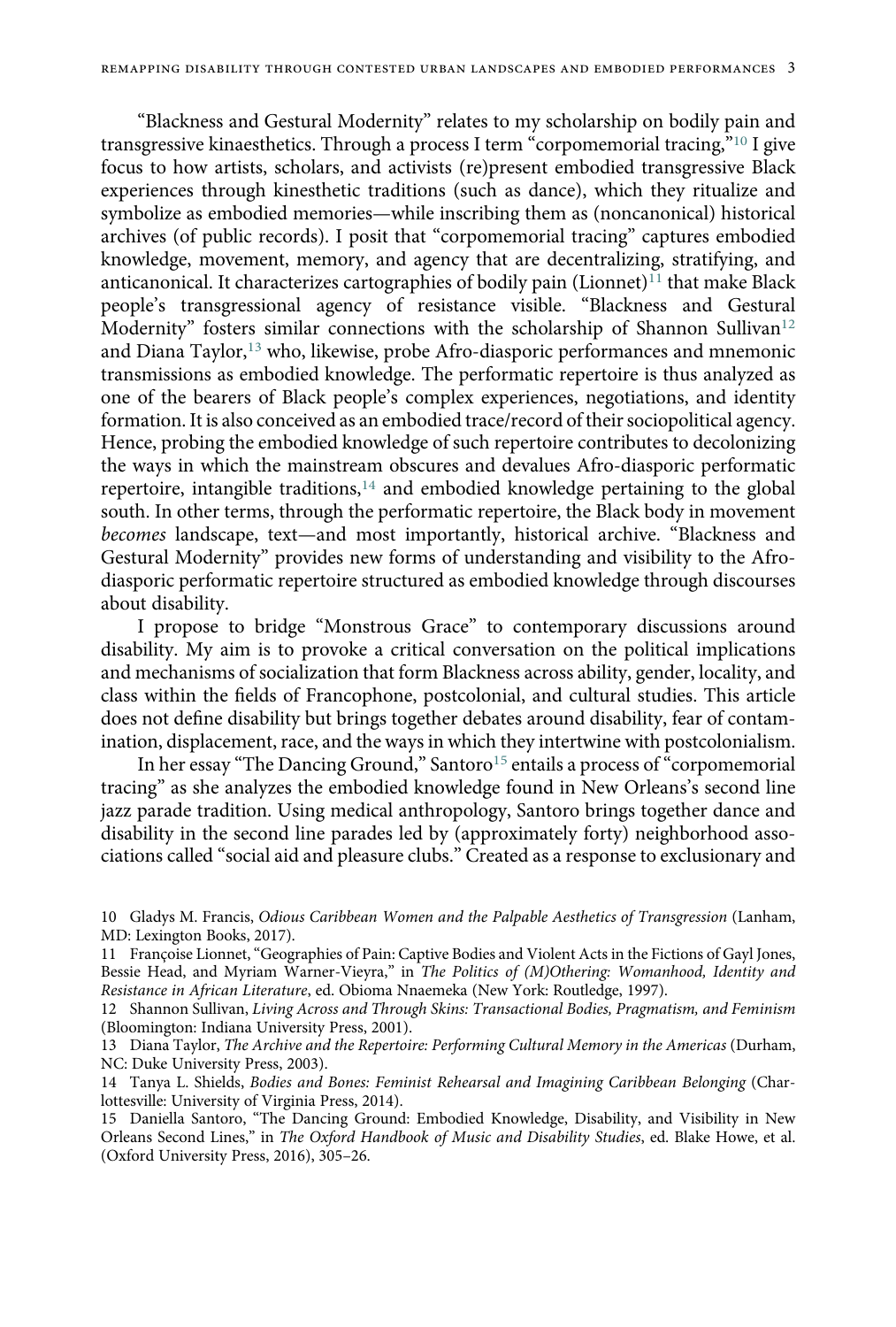segregationist policies of the Jim Crow era, these groups provided burial and medical insurance (among other services) to Blacks. These social clubs are as relevant today as they were in the nineteenth century: "In addition to the second line parades, many clubs host parties, fundraisers, funerals, and charity drives, contributing to a larger year-round 'second line culture' and extended urban social network."[16](#page-4-0) In fact, second lines bring attention to urban racial stratification as well as economic and sociopolitical complexities prevalent in New Orleans.[17](#page-4-1) These unconventional second lines parade in Black neighborhoods such as the seventh ward, Central City, and Tremé, which are "a palimpsest of complex racialized geographies," where residents "may be disconnected [from] mainstream establishment and aid institutions."<sup>[18](#page-4-2)</sup> By moving through "local historical memories of the Jim Crow era segregation [or] recent encroachment of gentrification," the second line, as anthropologist Regis puts it:

articulates the transformative nature of the parade as it remaps contested urban landscapes … transcending the quotidian struggles of the ghetto. [All] become a single flowing movement of people unified in the rhythm … creating relationships that would not otherwise be possible in everyday life, which is dominated by the moral economy of the postindustrial city[.19](#page-4-3)

In New Orleans, racial disparities indicate that Blacks are more impacted by low income, poverty, including limited access to employment and health care.<sup>[20](#page-4-4)</sup> Racist policing of Black bodies is also prevalent in New Orleans, where the murder rate is one of the highest in the country (200 murders in 2001; 175 in 2016; 196 in 2020). Moreover, racial disparities in New Orleans indicate that Blacks are more impacted by disabilities (higher than the national average).

Individuals that have been physically disabled as a result of gun violence are statistically and socially invisible … undercounted … undeserved, relegated to the margins … contributing to a recognizable ... social group of disabled residents, so-called street veterans.<sup>[21](#page-4-5)</sup>

Members of social clubs and the Second Line Task Force tangibly contribute to campaigns against gun and urban violence (such as "Stop the Violence"). Similarly, in 2013, second liners who use wheelchairs created "Push for Change," a social aide and pleasure club. Santoro notes that outside of the parades, it is still challenging for disabled individuals using wheelchairs to move freely in these Black neighborhoods. Cars, uneven or damaged terrains, or sidewalks without curb cuts continue to impair their mobility.

<sup>16</sup> Santoro, "The Dancing Ground," 307.

<span id="page-4-1"></span><span id="page-4-0"></span><sup>17</sup> See Helen A. Regis, "Second Lines, Minstrelsy, and the Contested Landscapes of New Orleans Afro-Creole Festivals," Cultural Anthropology 14.4 (1999): 472–504. See also Rachel Breunlin and Helen Regis, "Putting the Ninth Ward on the Map: Race, Place, and Transformation in Desire, New Orleans," American Anthropologis 108.4 (2006): 744–64.

<span id="page-4-2"></span><sup>18</sup> Santoro, "The Dancing Ground," 308–09.

<span id="page-4-3"></span><sup>19</sup> Santoro, "The Dancing Ground," 308–09.

<span id="page-4-4"></span><sup>20</sup> Lakshmi Fjord, "Disasters, Race, and Disability: [Un]Seen Through the Political Lens on Katrina," Journal of Race and Policy 3.1 (2007): 7–27.

<span id="page-4-5"></span><sup>21</sup> Santoro, "The Dancing Ground," 315.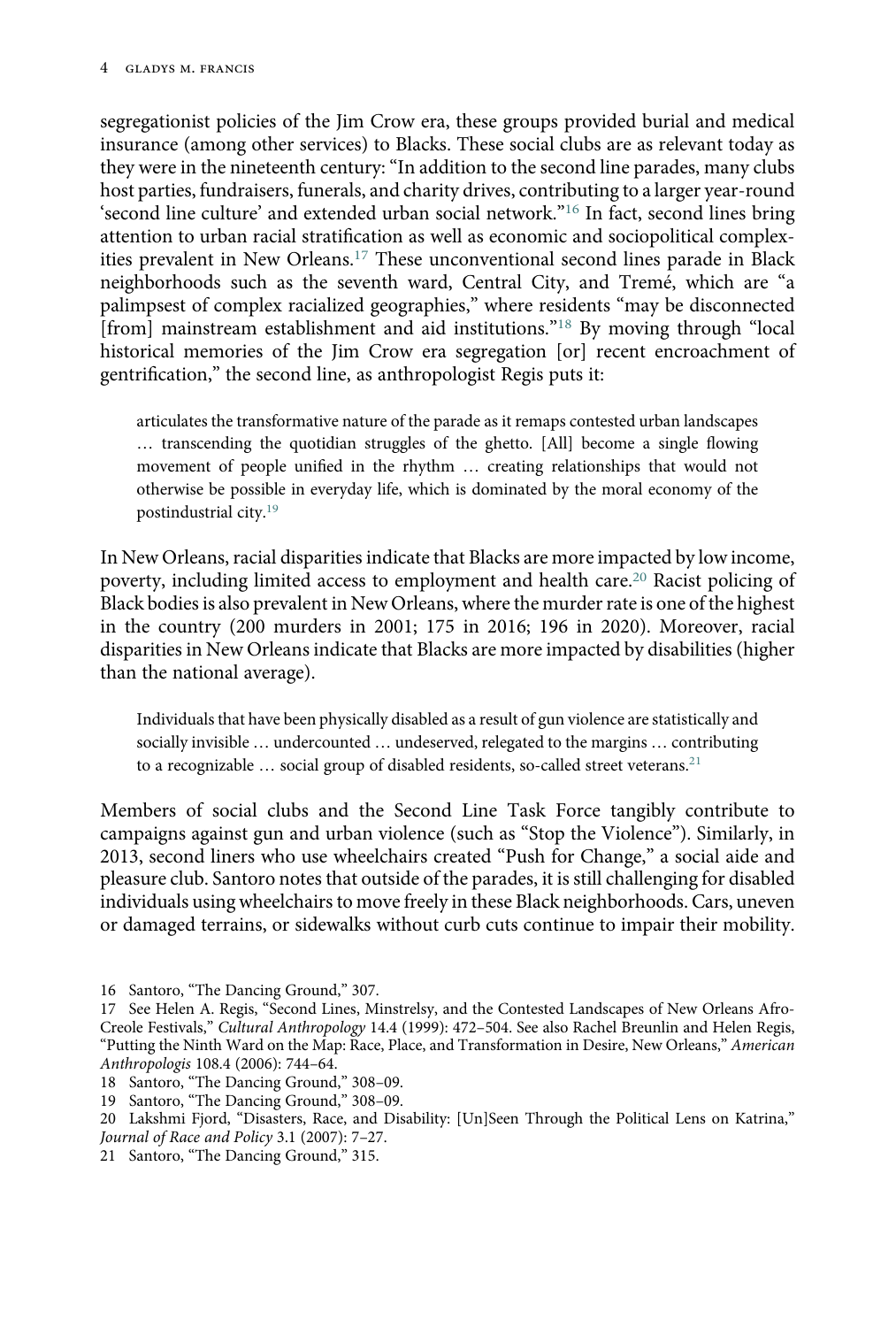Hence, Santoro gives value to an embodied repertoire that bears physical, psychological, and structural pain.

Improvised footwork (jumps, shuffling, leaps) is infamously a dominant feature in second lines' dance aesthetic. In addition, the dancer must be skillful in call-response forms, self-styling, stunts,"do whatcha wanna aesthetic,"[22](#page-5-0) and "clowning."[23](#page-5-1) Looking at dance and disability in the long-standing African American traditional practice of the second line, Santoro expounds that

despite the importance of "footwork," the improvisational and adaptable idiom of second line dance enables participation by people whose impairments make traditional "footwork" unfeasible … individuals here construct signature moves based on their individual preference and the intersection of their physicality with the technology of the wheelchair…. Their dance moves [playfully] infuse a paralyzed lower body in renewed vitality and visibility.<sup>[24](#page-5-2)</sup>

Therefore, disabled dancers "work it out" and "clown," tilt back their mobile chairs, maneuver their bodies in and out of their wheelchairs, slide onto the ground,"buck" and jump, "… shake and pop [their] torso, throb to the syncopated jazz beat, match their wheelchair technology to 'the specifics of their injury."<sup>[25](#page-5-3)</sup> Santoro stresses that in second lines, both the transformative power of participation and the opportunity at selfrepresentation constitute an embodied cultural form or lived experiences inclusive of the visibly disabled. The second line, in this respect, makes visible disabled bodies "systematically excluded, discounted, and devalued"[26](#page-5-4) in the everyday life of New Orleans. It embodies a space in which disability moves from "need of intervention" to "creative asset."<sup>[27](#page-5-5)</sup> In fact, in this context, disabled bodies create space for themselves within the urban landscape, revealing agency inside systemic racist policies that limit and control how and where they move. New Orleans's brass bands second lines create an embodied space in which "disabled people [are able] to define their own bodies and differences in terms of personal experience and self-authorization, free of diagnoses imposed by medical authorities."[28](#page-5-6)

Disability can provoke discomfort or symbolize vulnerability to able bodies,<sup>29</sup> it can also draw feelings of fear of contamination or feelings of rejection.<sup>30</sup> Bridging disability

<span id="page-5-2"></span>24 Santoro, "The Dancing Ground," 310–18.

<span id="page-5-8"></span>30 Tobin Siebers, Disability Aesthetics (Ann Arbor: University of Michigan Press, 2010).

<span id="page-5-0"></span><sup>22</sup> Rachel Carrico, "On the Street and in the Studio: Decentering and Recentering Dance in the New Orleans Second Line," Paper presented at the joint meetings of the Society of Dance History Scholars and the Congress on Research in Dance, Riverside, California, November 14–17, 2013.

<span id="page-5-1"></span><sup>23</sup> Regis,"Second Lines, Minstrelsy, and the Contested Landscapes of New Orleans Afro-Creole Festivals," 1999.

<span id="page-5-3"></span><sup>25</sup> Santoro, "The Dancing Ground," 321.

<span id="page-5-4"></span><sup>26</sup> Santoro, "The Dancing Ground," 312.

<span id="page-5-5"></span><sup>27</sup> Santoro, "The Dancing Ground," 312.

<span id="page-5-6"></span><sup>28</sup> Anita Silvers, "Feminist Perspectives on Disability," Stanford Encyclopedia of Philosophy, ed. Edward N. Zalta, 2009. Revised August 29, 2013.

<span id="page-5-7"></span><sup>29</sup> See Robert Murphy, "Encounters: The Body Silent in America," in Disability and Culture, eds. Benedicte Ingstad and Susan Reynolds White (Berkeley: University of California Press, 1995), 140–57, and Robert Murphy, The Body Silent (New York: Henry Holt and Company, 1987). See also Ann Cooper Albright, "Strategic Abilities: Negotiating the Disabled Body in Dance." Michigan Quarterly Review on Disability, Art, and Culture (Part Two) 37.3 (1998): 475–501.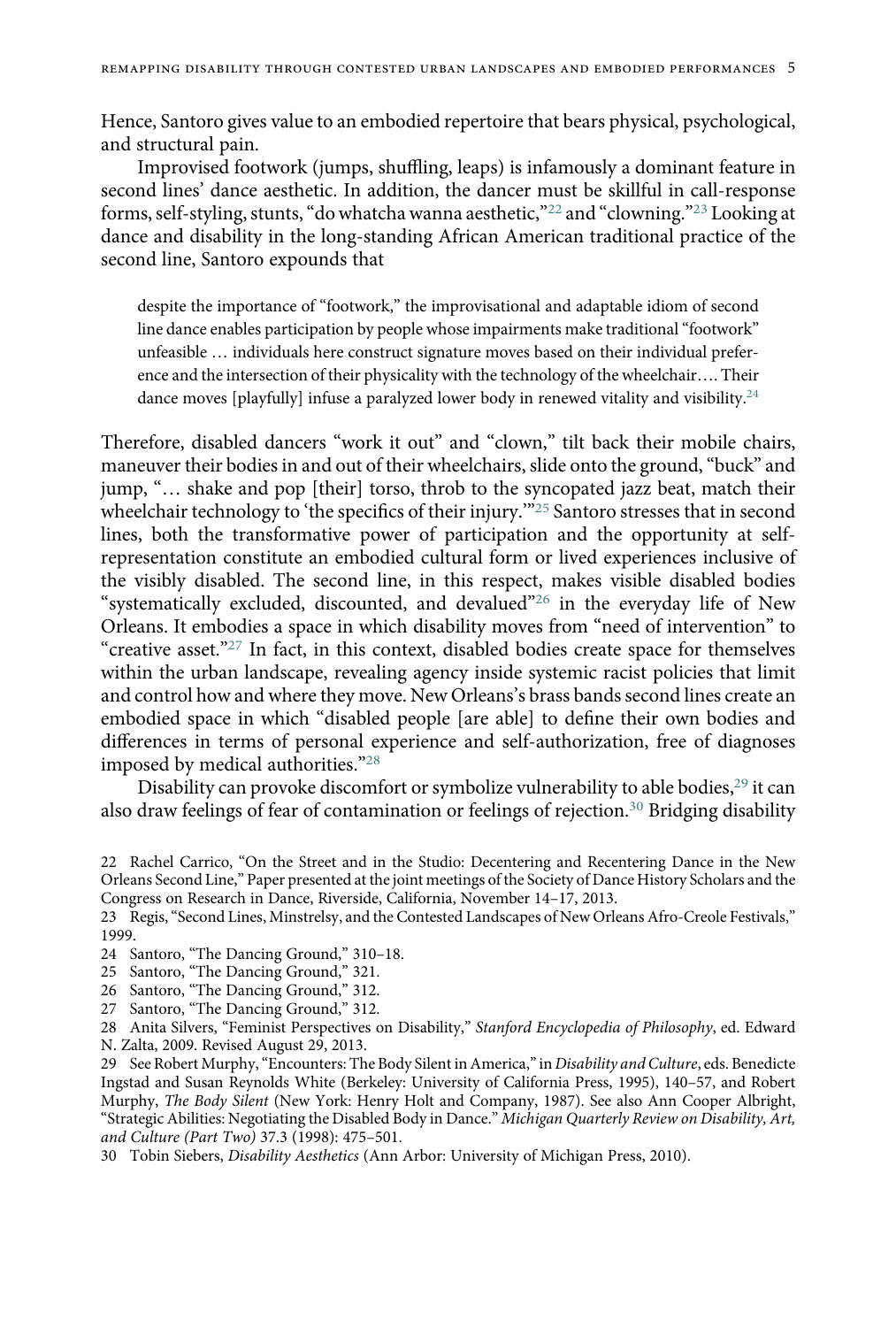and embodied performance, Santoro probes the performatic repertoire of disabled bodies in the second line, which she presents as an intersectional space that gives visibly to able and disabled bodies coming together to move through complex and contested urban landscapes. By combining disability and dance, Santoro's essay reveals the "strategic abilities"[31](#page-6-0) disabled dancers put in place in New Orleans's second lines. It reveals the ways in which second line dance engages the audience on the social meanings of disability and mobility. Similar to Gotman's Choreomania, Santoro offers to reenvision "objectifying and pathologizing discourses about disability."[32](#page-6-1)

As Gotman demonstrates in Choreomania, representations of Black bodies dancing have been deeply associated to disability and have socially constructed Blackness as freakish, grotesque, dangerous, and pathological. The polyrhythmic and syncopated sound of jazz, as she further explains, was also described as disabling to White people who could get contaminated if partaking in these jagged dances.

Marginalized as a racialized other,  $33$  the Black performance becomes a synonym to disability.[34](#page-6-3) Such racialized misappropriations and epidemiological implications recall cultural anthropologist Lakshmi Fjord's essay "Disasters, Race, and Disability."[35](#page-6-4) In this study, Fjord expounds how mediated images of disabled people in New Orleans, after the ravages of hurricane Katrina, contributed to the "disproportionate losses borne by African Americans and nursing home residents."[36](#page-6-5) Similar to Gotman, Fjord is concerned with the subjective imaginings of the able-bodied and about what being dis-abled constitutes. In our era of global mass media, we observe the dominance of sensational branding, shock-driven culture, and aesthetics that spread to information, entertainment, and facts. They create confusing environments the public is left to read and interpret.<sup>[37](#page-6-6)</sup> These mediated representations are imbued with issues of power,<sup>[38](#page-6-7)</sup> and as such, their spectacle affects social relationships between individuals (as contends Marxist theorist Guy Debord).[39](#page-6-8) These practices have become common in contemporary society, gradually limiting our freedom, by supporting, and at times reinforcing forms of inequality and oppression. In fact, Fjord presents media discourses on the social impairments of disabled, elderly, and poor African Americans as a "narrative prosthesis." In this fashion, African Americans' "lack of" is stigmatized as a racialized pathology; their lack of social mobility becoming, for instance, a pathology making them responsible for not evacuating their homes. In short, African Americans' suffering is relegated to their own fault. Fjord sees correlations between the "commodity on sale" in

- <span id="page-6-0"></span>31 Albright, "Strategic Abilities."
- <span id="page-6-1"></span>32 Gotman, Choreomania, 307.

- <span id="page-6-4"></span>35 Fjord, "Disasters, Race, and Disability."
- <span id="page-6-5"></span>36 Fjord, "Disasters, Race, and Disability,"10.
- <span id="page-6-6"></span>37 See Luc Boltanski, Distant Suffering: Morality, Media and Politics, trans. G. Burchell (Cambridge: Cambridge University Press, 1999). See also Necati Polat, "Poststructruralism, Absence, Mimesis: Making Difference, Reproducing Sovereignty," European Journal of International Relations 4.4 (1998): 447–77. 38 David Levi Strauss, Between the Eyes: Essays on Photography and Politics (New York: Aperture, 2012), 45.
- <span id="page-6-8"></span><span id="page-6-7"></span>39 Guy Debord, La Société du Spectacle (Paris: Gallimard, 1992), 4.

<span id="page-6-2"></span><sup>33</sup> Dea H. Boster, African American Slavery and Disability: Bodies, Property, and Power in the Antebellum South (New York: Routledge, 2013).

<span id="page-6-3"></span><sup>34</sup> David A. B. Murray, Opacity: Gender, Sexuality, Race, and the "Problem" of Identity in. Martinique (New York: Peter Lang, 2002).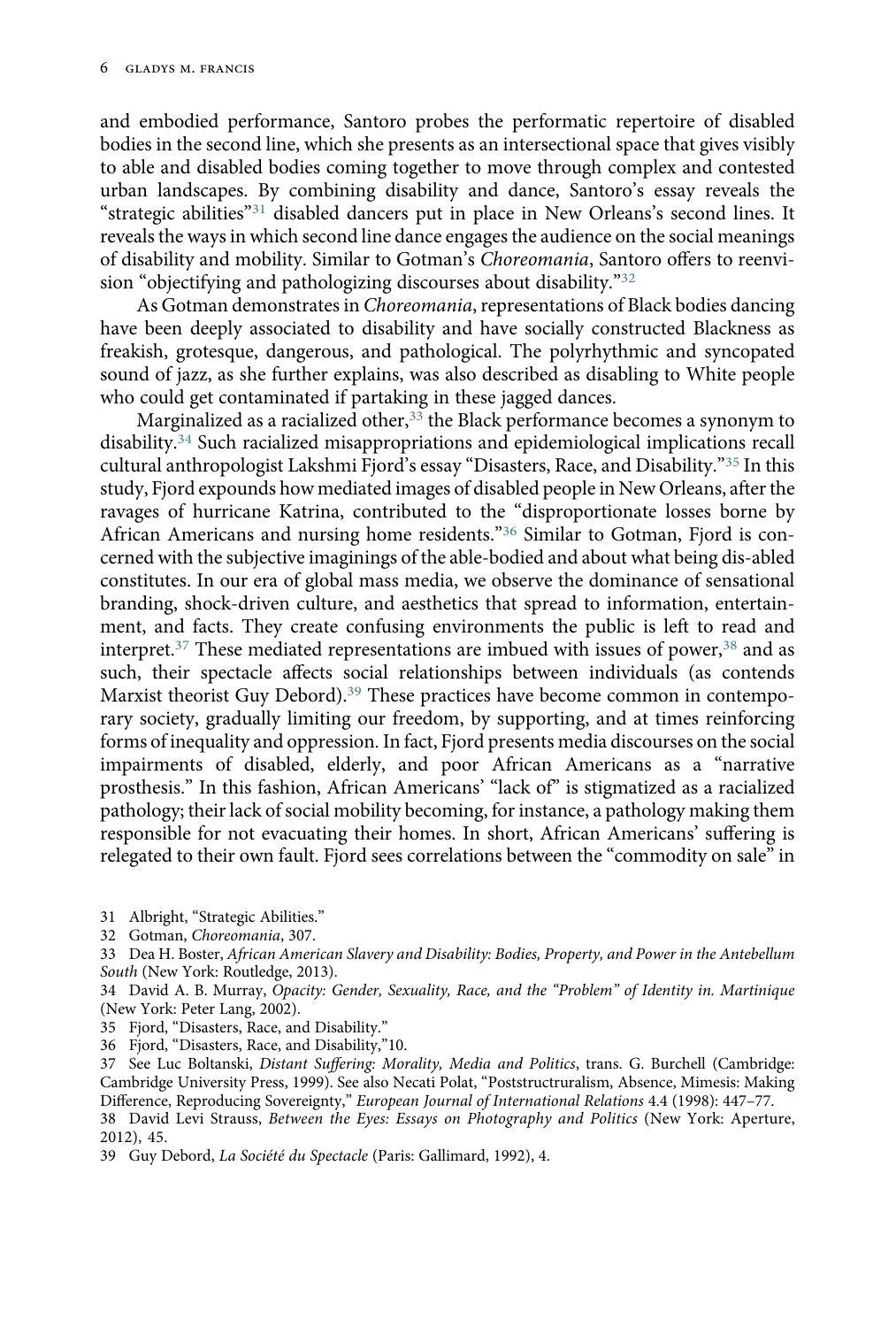carnival freak shows of the nineteenth century and the media coverage of Black bodies on display post-Katrina:

Those gazing upon the dramatically impaired people, with origins located in some nonwhite, exotic lad, could be assured of their own superiority as able-bodied European Americans whose hard work would lead to advancement; their "choice" vs. the primitives' lack of "choice."<sup>[40](#page-7-0)</sup>

Through a process of "enfreakment"[41](#page-7-1) or "biopolitical artifactual reproductions,"[42](#page-7-2) the narrative prosthesis that accompanies disability images construct Black impaired bodies as "expected dead."[43](#page-7-3) Such photographic lens narrative of "the epistemology of a disaster bioethic [create] disaster plans that will disable people not included in 'common good' paradigms [and cast] those 'disabled' by this planning as the cause of their disablement."[44](#page-7-4) Focusing on disaster epidemiology, Fjord explains how such disaster bioethic constructs the disabled body as opposed to the "[white, adult, able, heterosexual] 'standard' body."[45](#page-7-5) Having "special needs" or preexisting conditions of vulnerability (ranging from social, economical, and political domains), disaster rhetoric (as seen with hurricane Katrina) would posit the disabled bodies as "expected losses."[46](#page-7-6) Fjord also stresses the paternalistic, oppressive, and disrespectful acts against African Americans, which are associated with the sickening fact that "living as black is something you can die for in the U.S."[47](#page-7-7) These structural environments necessitated then initiatives from the civil rights movement, and continue to necessitate initiatives today (as seen with Black Lives Matter, or local social clubs' involvement in New Orleans's second lines).

Bringing together disability, race, and catastrophic landscapes (natural disaster, mediated disaster, socio-ecological disparities), Fjord argues that we can all become vulnerable people and victims of situational inabilities in disaster situations. Hence, disaster preparedness and the design of inclusive emergency and disaster policies should fold "into everyday, inclusive practices [and] recognize [that] all people live in interdependent kin and larger social networks."[48](#page-7-8) Echoing Gotman, Fjord's study challenges canonical standardization and homogenizing discourses on disability, which stigmatize individuals and affect the way they move in public spaces. These racialized tropes that invade popular culture and the media glide over the social terrorism disabled Black people endure. Fjord's deconstructivist approach seeks to "open out the moral contract of national citizenship beyond the individual"[49](#page-7-9) and accounts for the creation of new inclusive ecologies on disasters, race, and disability.

<span id="page-7-2"></span>42 Judith Butler, Excitable Speech: A Politics of the Performative (New York: Routledge, 1997).

<span id="page-7-0"></span><sup>40</sup> Fjord, "Disasters, Race, and Disability,"14.

<span id="page-7-1"></span><sup>41</sup> Rosemarie Garland-Thomson, ed., Freakery: Cultural Spectacles of the Extraordinary Body (New York: New York University Press, 1996).

<span id="page-7-3"></span><sup>43</sup> Fjord, "Disasters, Race, and Disability," 14.

<span id="page-7-4"></span><sup>44</sup> Fjord, "Disasters, Race, and Disability," 14.

<span id="page-7-5"></span><sup>45</sup> Fjord, "Disasters, Race, and Disability," 21.

<span id="page-7-6"></span><sup>46</sup> Fjord, "Disasters, Race, and Disability," 21.

<span id="page-7-7"></span><sup>47</sup> Fjord, "Disasters, Race, and Disability," 16.

<span id="page-7-8"></span><sup>48</sup> Fjord, "Disasters, Race, and Disability," 24.

<span id="page-7-9"></span><sup>49</sup> Fjord, "Disasters, Race, and Disability," 25.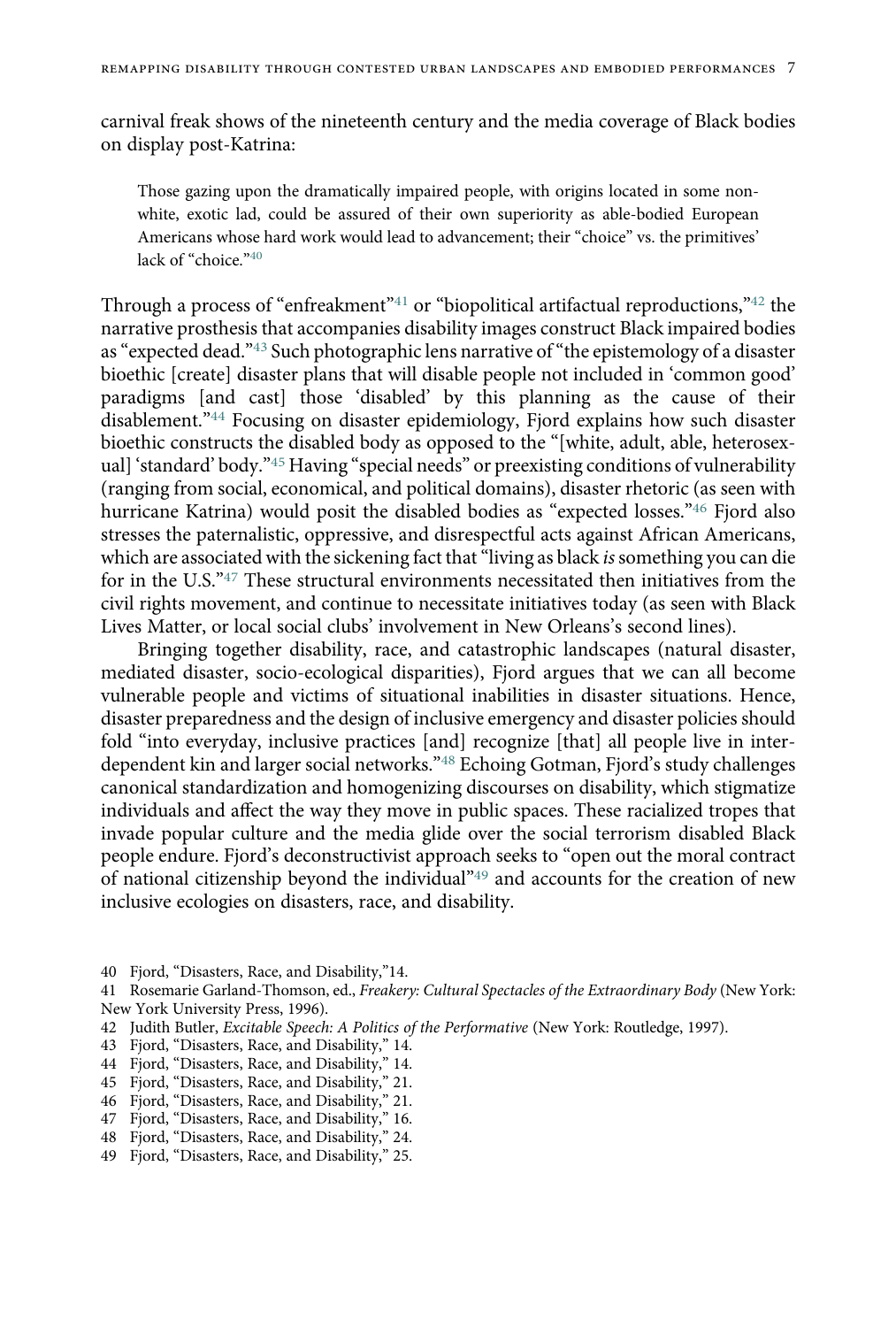A focus on the "strategic abilities" of the disabled body<sup>[50](#page-8-0)</sup> creates a comprehensive modus operandi that recognizes its porous creative spaces. Such heterogeneous lenses are developed in Grigris (2013), a film by French-Chadian filmmaker Mahamat-Saleh Haroun,<sup>[51](#page-8-1)</sup> starring Souleymane Démé (Grigris), a twenty-five-year-old man with a withered paralyzed left leg. Captivated by Démé's dancing, Haroun decided to craft a movie script around him. The film centers mostly on Grigris's everyday hardship and survival in N'Djamena, the capital city of Chad. During the day, Grigris assists his mother, pushes her heavy laundry cart to and from the river; he also provides a variety of services in his stepfather's shop, from tailoring to photography. At night, to improve his income, Grigris crafts unique dance routines in a discotheque under the enthralled eyes of a large audience composed of his soon to be girlfriend, Mimi (Anaïs Monory), employed as a prostitute for rich foreigners. Dancing to the beat of Senegalese composer Wasis Diop, Grigris's performance incorporates suspense (fire), humor, and creative uses of his withered leg that stands for a firing machine gun or twirls like a baton. Dancing is the space where Grigris's disability is not problematized as a "lack of." Yet he remains a victim of a corrupt system in which he does not benefit from the large amounts of money his dance abilities bring to the club's owner. When his stepfather falls ill, Grigris's tips will not suffice to pay off the exorbitant cost of his health care, summing to 700,000 francs. His economic fragilities lead him to transgressive modes of survival; therefore, he resorts to trafficking petrol over the border to Cameroon for a local gang. He comes close to being arrested by the police as he tried to swim in the Chari River with jerry cans filled with petrol or by driving them through the border. Using the cinematic framework of Grigris, I will expound the ways in which writer and director Haroun challenges the perpetuation of negative stereotypes on disability. More precisely, how he invites critical reflections on the complex social and material relationships implicated in disability, poverty, institutionalized systems that support corruption, and vampiric forms of globalization and consumerism; how they shape Grigris's identity and agency.

Grigris's name refers to the gri gri amulet used largely in Western Africa for luck or to chase evil. In an interview with Rigoulet, Haroun discusses the ethical and aesthetic approaches he chose to film disability perceived, in Chad, as a malediction. While filming Grigris, he did not want Démé, a disabled man in real life, to choreograph his steps or to do a "performance of disability."[52](#page-8-2) For this reason, most of the dancing scenes were filmed with an audience unaware of the filming. People were, as Haroun explains, spontaneously cheering "Grigris! Grigris!" without being asked to do so. Furthermore, it was important for Haroun to capture the various forms of disabilities that affect abled and disabled bodies in the urban landscape of N'Djamena, where public lightening is absent and people become "almost invisible."[53](#page-8-3) Thus, Haroun aimed to reproduce a clair-obscur aesthetic (similar to Michelangelo Merisi da Caravaggio's paintings), to enlighten the disabled people moving, by contrast, in the obscure public space of

<span id="page-8-0"></span>50 Albright, "Strategic Abilities."

<span id="page-8-1"></span><sup>51</sup> Grigris. Directed by Haroun Mahamat-Saleh. Pili Films, 2013.

<span id="page-8-2"></span><sup>52</sup> Mahamat-Saleh Haroun, "Mahamat-Saleh Haroun, réalisateur de Grigris: Un film de danse qui bascule dans le milieu des trafiquants," interview by Laurent Rigoulet, Télérama Cinéma ([https://www.telerama.fr/](https://www.telerama.fr/cinema/mahamat-saleh-haroun-realisateur-de-grigris-un-film-de-danse-qui-bascule-soudain-dans-le-milieu-des-trafiquants,99948.php) [cinema/mahamat-saleh-haroun-realisateur-de-grigris-un-](https://www.telerama.fr/cinema/mahamat-saleh-haroun-realisateur-de-grigris-un-film-de-danse-qui-bascule-soudain-dans-le-milieu-des-trafiquants,99948.php)film-de-danse-qui-bascule-soudain-dans-le-milieudes-trafi[quants,99948.php](https://www.telerama.fr/cinema/mahamat-saleh-haroun-realisateur-de-grigris-un-film-de-danse-qui-bascule-soudain-dans-le-milieu-des-trafiquants,99948.php)).

<span id="page-8-3"></span><sup>53</sup> Haroun, "Mahamat-Saleh Haroun, réalisateur de Grigris."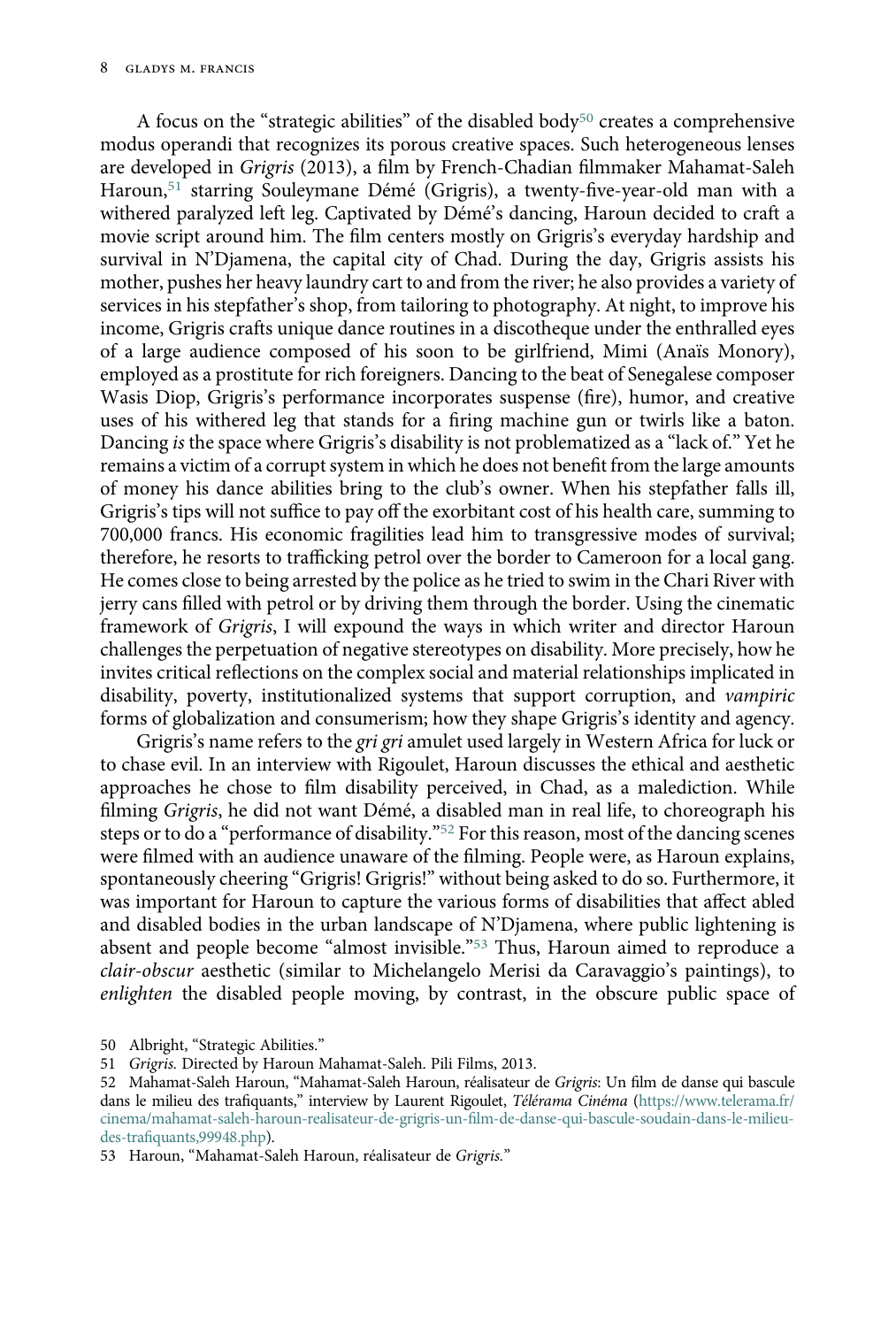N'Djamena. Throughout the film, Grigris and Mimi's love relationship develops within the commodities of their bodies, mainly reflected in Grigris's minimalist and functional dialogues: "I want a job," "Give me a second chance," "I need money." Similarly, Mimi, whose body is for sale, is a constant victim of male physical and verbal violence by the same men who pay her to satisfy them sexually. As an adept of socially minded art, Haroun questions a transnationalism that encompasses, as seen in the film, convoluting relations at local and global levels through the oil industry. He also ponders the standardization of transgression, which marginalizes individuals irrespective of their yearning for self-authorization or their abilities. Grigris and Mimi are thus presented within the neocolonial and global contexts that factor into their creation of subjectivity. Recalling Dominick LaCapra's notion of"commodified experience,"[54](#page-9-0) the consumption of violence is itself commodified "along with the commodification of goods and services."[55](#page-9-1) Hence, in the material world of Chad, Haroun's characters perform antimoral codes that the filmmaker commodifies as new sociocultural forms of interaction to expose a landscape in which social, financial, and sexual exchanges emerge as a performative script unduly influenced by imperialism and capitalism.[56](#page-9-2) Through Grigris and Mimi's love relationship, Haroun writes collective experiences of marginalized lives portraying what bell hooks names "the commodification of Otherness,"<sup>[57](#page-9-3)</sup> in which cultural difference can be interpreted as ways of consuming other people's lives.

Haroun avoids "a narrative prosthesis"<sup>[58](#page-9-4)</sup> by remapping the characters' structural economy of violence to their abilities within difficult everyday negotiations. In fact, he complicates concepts of mobility, ability, and institutionalized impairment. Ultimately, Grigris and Mimi flee their condition of sexual and labor exploitation by going to a village (refuge) of women where hard work and poverty operate inside a nexus of solidarity and appreciation of abilities. There, Grigris marries Mimi after offering to father the child she carries. Haroun invites the viewers not only to see the utterance of Black able and disable corporealities, but he also creates an embodied witnessing of that structural pain and that coming to "becoming" impaired by corrupted institutions. This embodied experience is constructed as a collective practice "so that others can [cross] paths with it or retrace it."[59](#page-9-5) Consequently, resisting in the transgressive is an experience that affects the subject's identity, which can be constructed, deconstructed, and reconstructed. Through Grigris's disabled body's abilities, the audience witnesses the experience of his agency. No matter its outcome, it is his experience of resistance the viewer is called to witness.<sup>[60](#page-9-6)</sup>

- <span id="page-9-5"></span>59 Foucault, "How an 'Experience-Book Is Born,'" 38–40.
- <span id="page-9-6"></span>60 Foucault, "How an 'Experience-Book Is Born,'" 36.

<span id="page-9-0"></span><sup>54</sup> Dominick LaCapra, History in Transit: Experience, Identity, Critical Theory (Ithaca, NY: Cornell University Press, 2004), 46.

<span id="page-9-1"></span><sup>55</sup> LaCapra, History in Transit.

<span id="page-9-2"></span><sup>56</sup> See Francis, Odious Caribbean Women and the Palpable Aesthetics of Transgression, 2017. See also Michel Foucault, "How an 'Experience-Book Is Born,'" in Remarks on Marx: Conversations with Duccio Trombadori, trans. R. James Goldstein and James Cascaito (New York: Semiotext, 1991), and Michel Foucault, Surveiller et punir: Naissance de la Prison (Paris: Gallimard, 1975).

<span id="page-9-3"></span><sup>57</sup> bell hooks, "Eating the Other: Desire and Resistance," Black Looks: Race and Representation (Boston: South End, 1992), 336.

<span id="page-9-4"></span><sup>58</sup> Fjord, "Disasters, Race, and Disability."